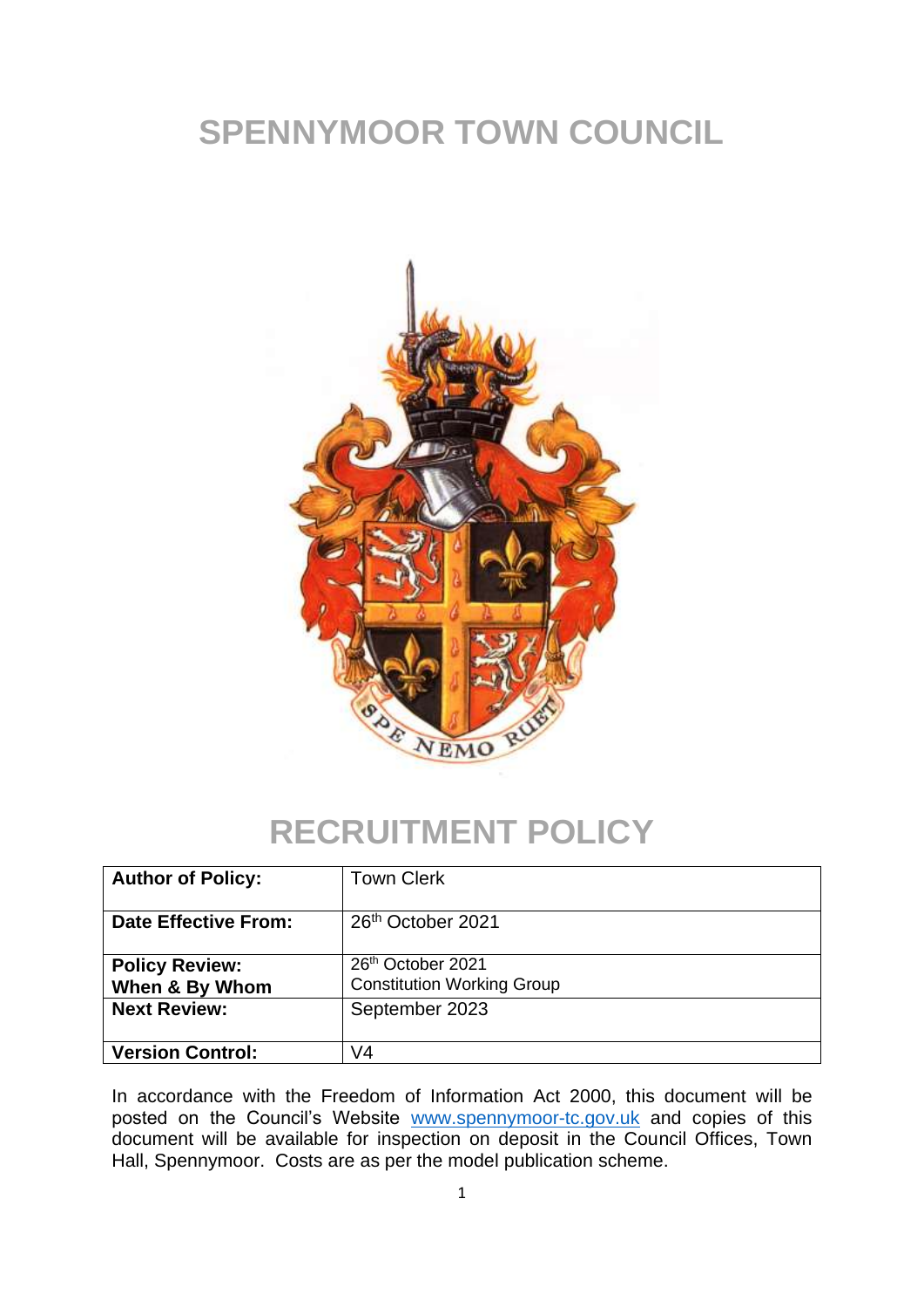## **1. Introduction**

This policy provides guidance to those involved in selecting staff, on what Spennymoor Town Council considers to be good practice.

The Council has made clear its commitment to equal opportunities for all by the adoption of an Equal Opportunities Policy. All selection processes must take place within the framework laid down by this policy.

All those involved in selecting candidates for jobs should be aware that legislation increasingly regulates employment behaviour. Failure to follow certain basic steps can lead to an aggrieved candidate referring a matter to an employment tribunal.

### **2. Aims**

The key aims of the Council's selection procedures are:

- i. to maximise the effectiveness of the selection process;
- ii. to ensure that selection practice is in accordance with the Council's Equal Opportunities Policy and with equal opportunities legislation;
- iii. to ensure that a consistent and fair approach is adopted across the Council in the recruitment and selection of staff.

## **3. Elements in the Recruitment Process**

### i. **Job Description**

The job description and the person specification (see ii. below) form the basis for the selection process. On these depend the advertisement, further particulars, shortlisting criteria, structure of the interview and final selection.

Before deciding whether or how to fill a post the description of the duties associated with it will be reviewed by the Town Clerk to clarify the essential elements of the job and to ensure that the components remain relevant.

The job description will be included in the further particulars.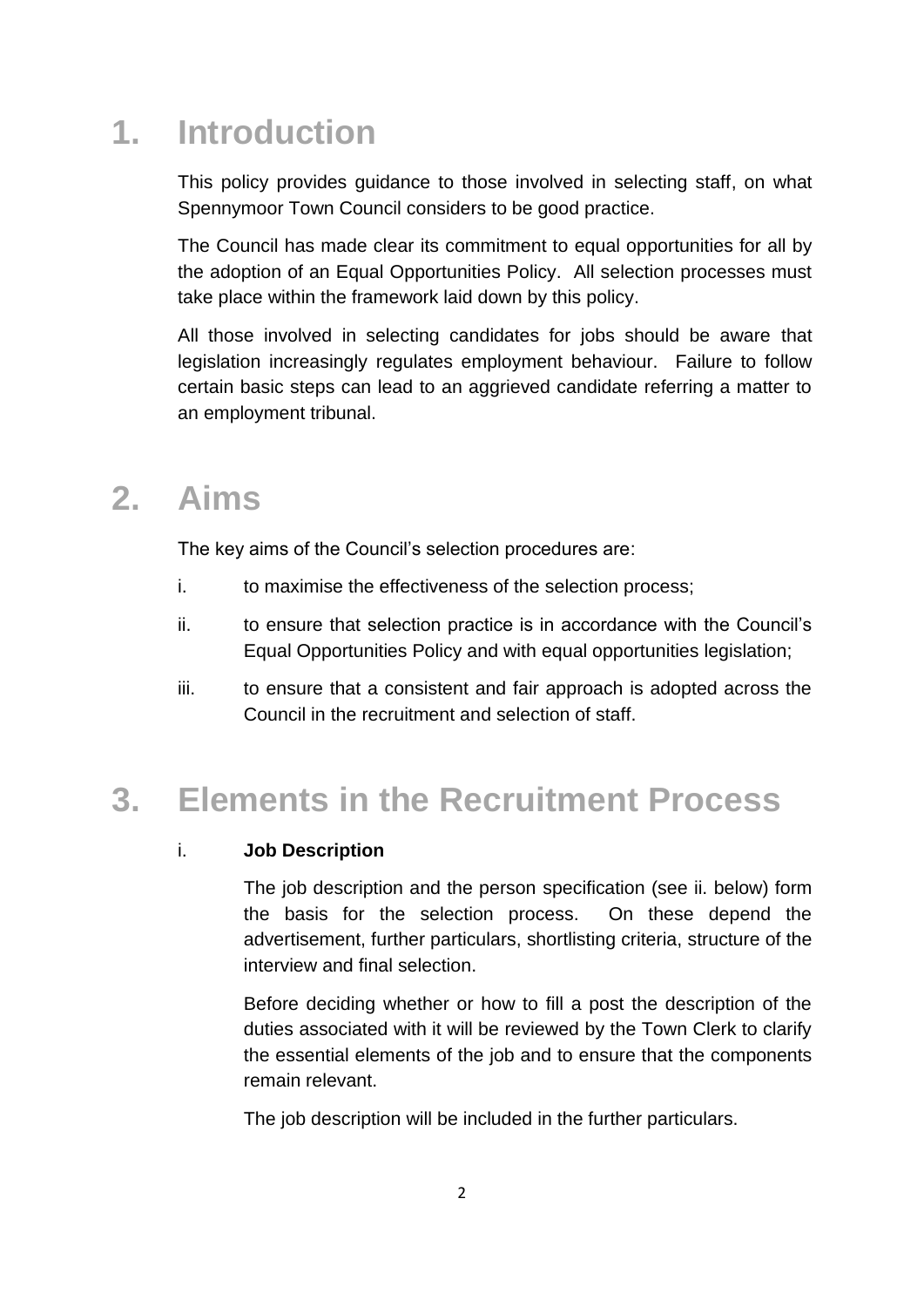#### ii. **Person Specification**

The person specification constitutes essentially a list of abilities, experience and qualifications which are essential and/or desirable to do the job. Candidates will be assessed against it. Once these criteria have been identified they must be maintained throughout the selection process. The list should be drawn up by referring to the summary of duties or job description the appointee will be required to undertake.

A person specification functions as a yardstick in the selection process and is essential to good recruitment practice. It is also important in the event of decisions being challenged by unsuccessful candidates.

Particular care should be taken to avoid discrimination.

### iii. **Advertisements**

Posts can be advertised both internally and externally. All advertisements will be approved by the Town Clerk and conform to an agreed Council style.

The aim of advertising is to attract an appropriate number of candidates of suitable calibre and qualifications and to demonstrate that the Council is an equal opportunities employer. The advertisement should be consistent with the person specification and the job description/summary of duties and all requirements stated should be justifiable and objective. If there is some flexibility available this should be stated – for example, that applications from part-time or job share candidates would be considered. The advertisements should not be too wordy as this reduces impact.

### **iv. Further particulars**

Following advertisement of a post the pack which is issued to enquirers will include the relevant Conditions of Service and, where appropriate, a set of further particulars. The purpose of the further particulars is to provide general information about the Council, it's activities and about the particular post. They will expand on the information given in the advertisement and should specify any particular selection criteria associated with the post. These should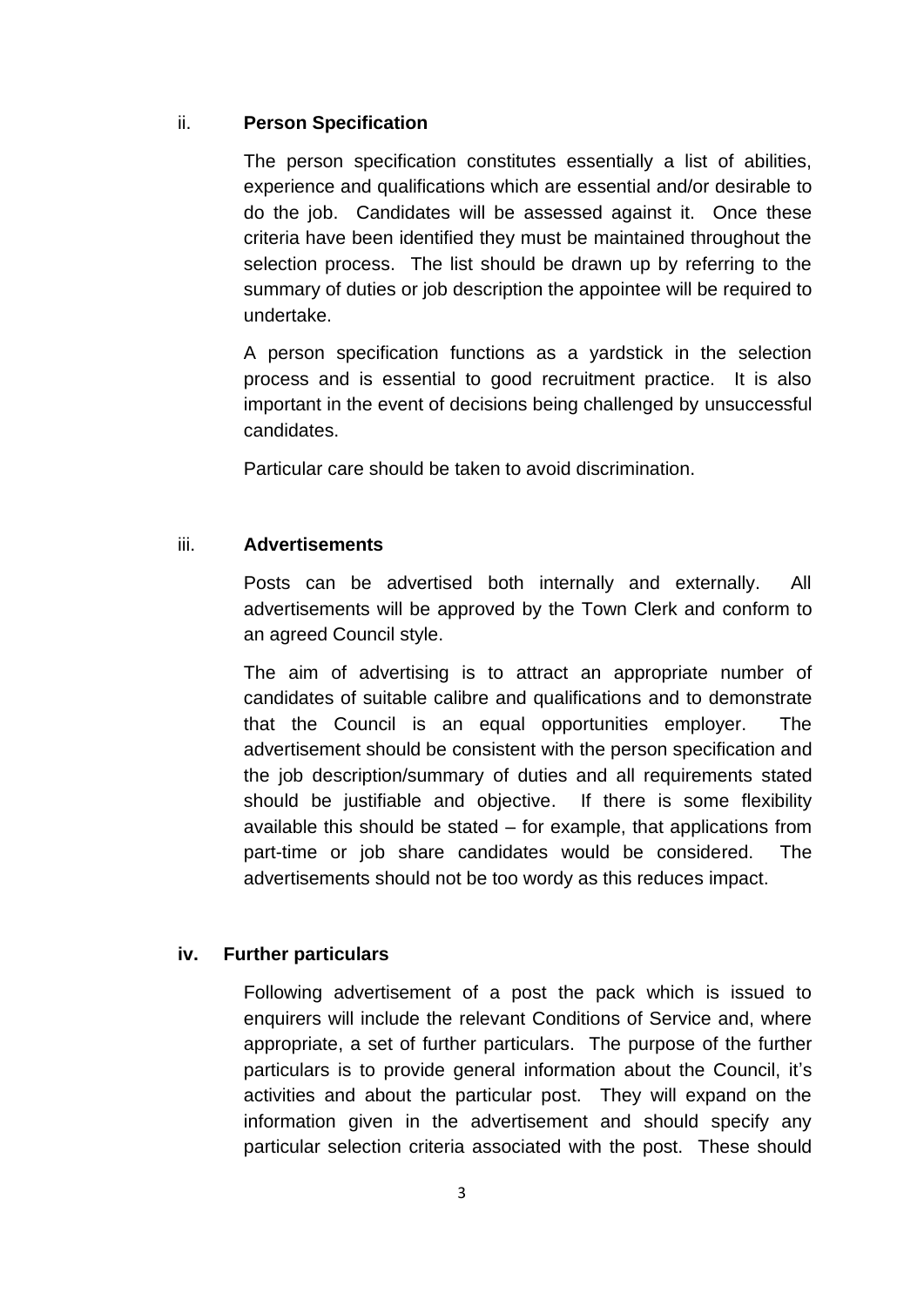be consistent with, and based on, the job description/summary of duties and the person specification.

The further particulars should contain a reference to a contact to whom informal enquiries regarding the nature of the post will be directed. (Normally the person will be the Line Manager to the post).

### **v. Applications**

The Council uses application forms for recruitment in respect of all staff. All potential applicants should be directed to apply formally through the official named contact. This is essential to ensure coordination of the recruitment process, appropriate equal opportunities monitoring, and notification of unsuccessful candidates at the conclusion of the exercise. The form is designed to elicit essential information from candidates.

### **vi. Shortlisting**

As soon after the closing date as possible those involved in the shortlisting will meet to draw up a shortlist. The composition of the Shortlisting Panel will vary according to the type of post being filled. Shortlisting will be undertaken by more than one person, preferably 3, with a mix of male and female Panel Members.

The person specification and the further particulars must be used as the basis for shortlisting against the factual elements and criteria specified. At this stage particular care should be taken to avoid discrimination.

It is essential for monitoring purposes and for defence purposes in the event of a claim for unlawful discrimination that the Council keeps records of reasons for **not** shortlisting candidates.

Ideally, no more than six candidates should be identified for interview.

Particular care should be taken in fielding any queries from candidates not shortlisted, or unsuccessful following interview (see vii. Below).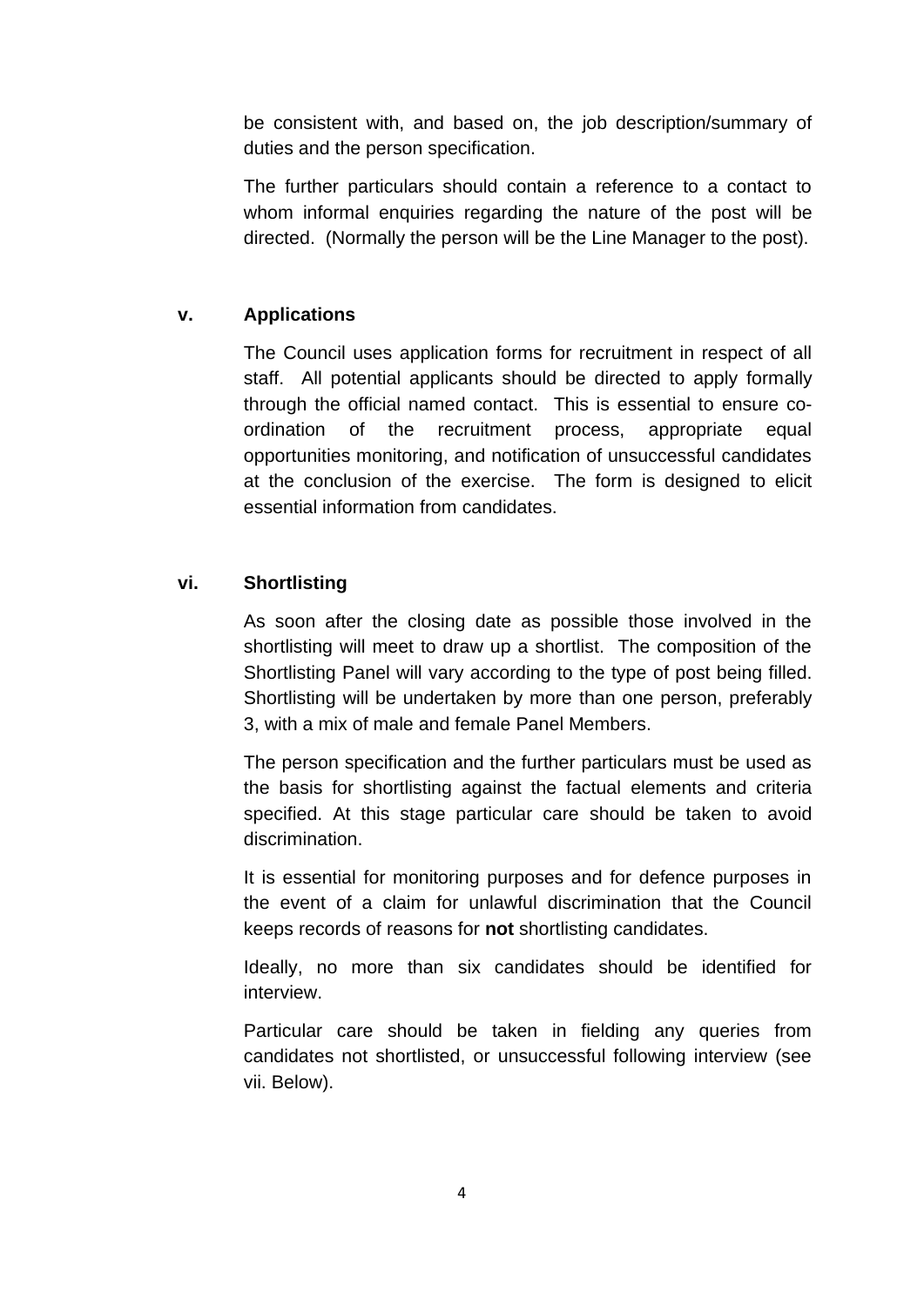#### **vii. Interviews**

The Interview Panel will comprise normally the Members of the Shortlisting Panel.

The aim of the interview is to ascertain who is the most suitable candidate for the job and to ensure that the candidates have a clear picture of what the post entails.

Before the interviews begin the Panel will establish at the outset the aspects of the candidate's qualifications and experience to be explored by each Panel Member. To ensure equity, all candidates should be asked similar questions, with supplementary questions structured around each candidate to enable individuals to demonstrate their relevant skills and abilities.

At this stage the Council will check and photocopy one of the following documents to verify a candidate's identity:

- UK British passport or Full UK Birth Certificate and proof of NI Number.
- EU passport or ID Card.
- Non EU Passport and Visa.

Once a photocopy has been taken, original ID can be returned to the applicant.

Interviewers should be careful not to imply discrimination by asking questions about personal circumstances which are unrelated to the job. Such questions are contrary to the Council's Equal Opportunities Policy. Panel Members should be aware that asking the same question of all candidates does not necessarily ensure non-discrimination; the use to which answers are put may be discriminatory.

Note taking is highly recommended at interviews to ensure that relevant information is not forgotten when assessing all the candidates at the end of interviews.

When all candidates have been interviewed the Interview Panel should compare their formal decisions about each candidate taking care to ensure that comparison should be primarily against the defined criteria in the person specification rather than against the other candidate(s).